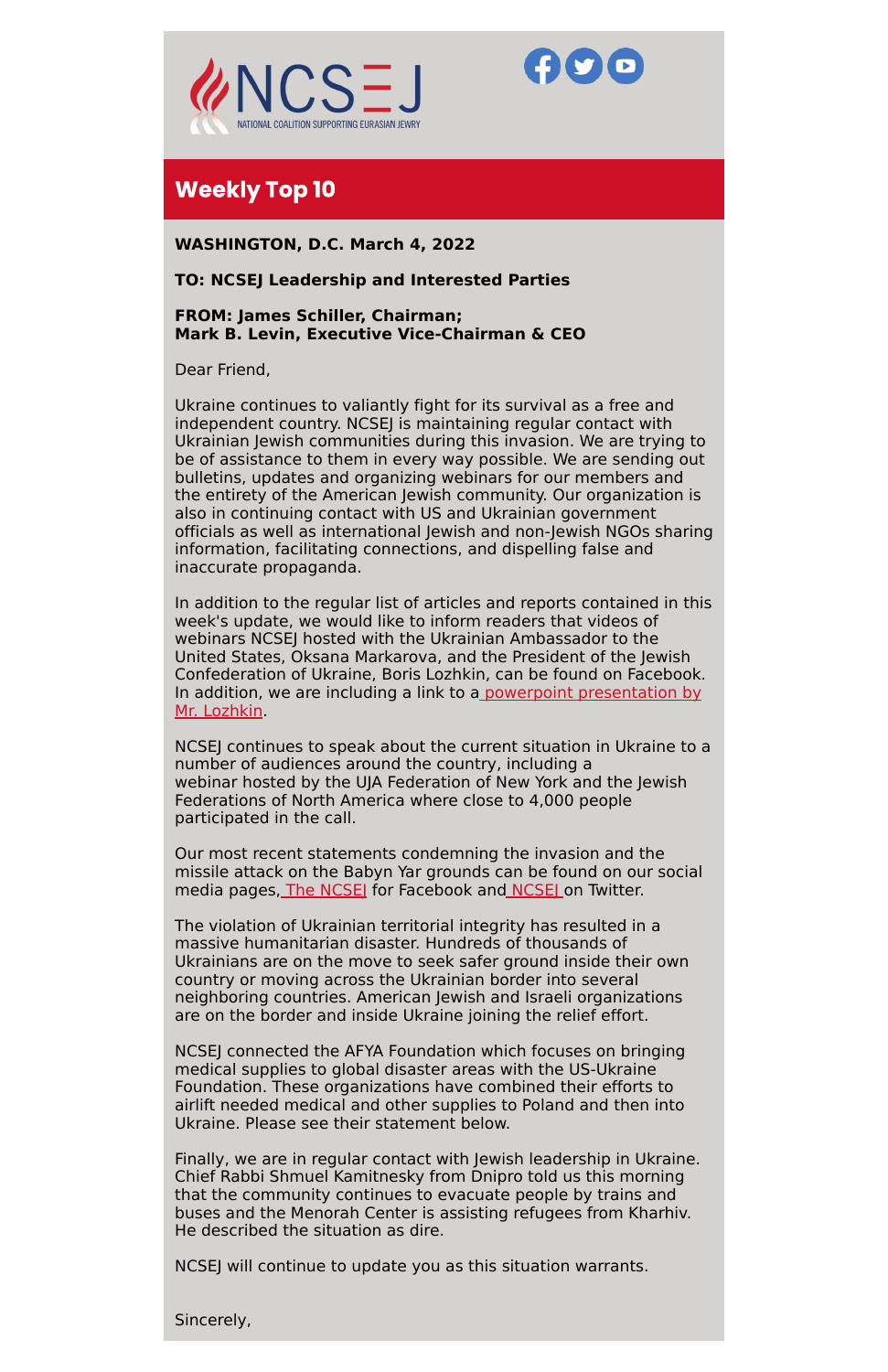**Show Your Support, Donate to NCSEJ Today** 

# **NCSEJ WEEKLY TOP 10 Washington, D.C. March 4, 2022**

## **Update from NCSEJ Representative in Ukraine, Ilya Bezruchko March 4, 2022**

The 7th day of the Russian invasion of Ukraine was very difficult for Jewish communities in Ukraine.

Many members of the Jewish community of Kharkov managed to evacuate by trains or travel by car out of the city. Kharkov's Jewish community infrastructure is located for the most part in the city center and is under constant threat from air and missle stirkes. Hillel was heavily damaged during the air strike. The Or Avner school run by Rebetzin Moskovitz was also shelled during the night.

In Russian-controlled Kherson, not far from the Crimean Peninsula, Rabbi Yosef Wolff and his colleagues spent days collecting food and distributing them to the city's 1,500 Jewish families, until it became unsafe for them to leave their shelters. Since yesterday, Russian forces turned off Ukrainian TV and changed local channels to Russian broadcasts to brainwash local citizens with Russian propaganda.

In Odessa, Rabbi Avraham Wolff of Chabad-Lubavitch of Odessa is working to arrange safe transfer for the children's house, Mishpacha Orphanage, one of three orphanages run by Chabad in Ukraine, all of which have been evacuated.

**Long bus rides, temporary shelters and lots of phone calls: Inside the Jewish response to the mounting refugee crisis in Poland Toby Axelrod**

#### **Jewish Telegraph Agency | March 3, 2022**

Zohar Spivack's bus company, Kings Travel — "the logo is blue and white, and I don't have to tell you why," he said — has been picking up refugees every day since Russia's attacks began. Leaving Warsaw empty after sundown, stopping at shelters near the border, and returning after sunrise, carrying mothers, children, grandmas, and men too old or disabled to fight.

Spivack is one of a growing number of Jewish individuals and organizations propelled into action by Russian President Vladimir Putin's brutal attack on Ukraine. With the exception of the Jewish Agency's emergency fast-tracking of applications for immigration to Israel, which is available only to Jews, most of the help is given regardless of religion. According to the United Nations, 1 to 3 million Ukrainians are likely to leave their country in the coming weeks. Many are coming through Poland.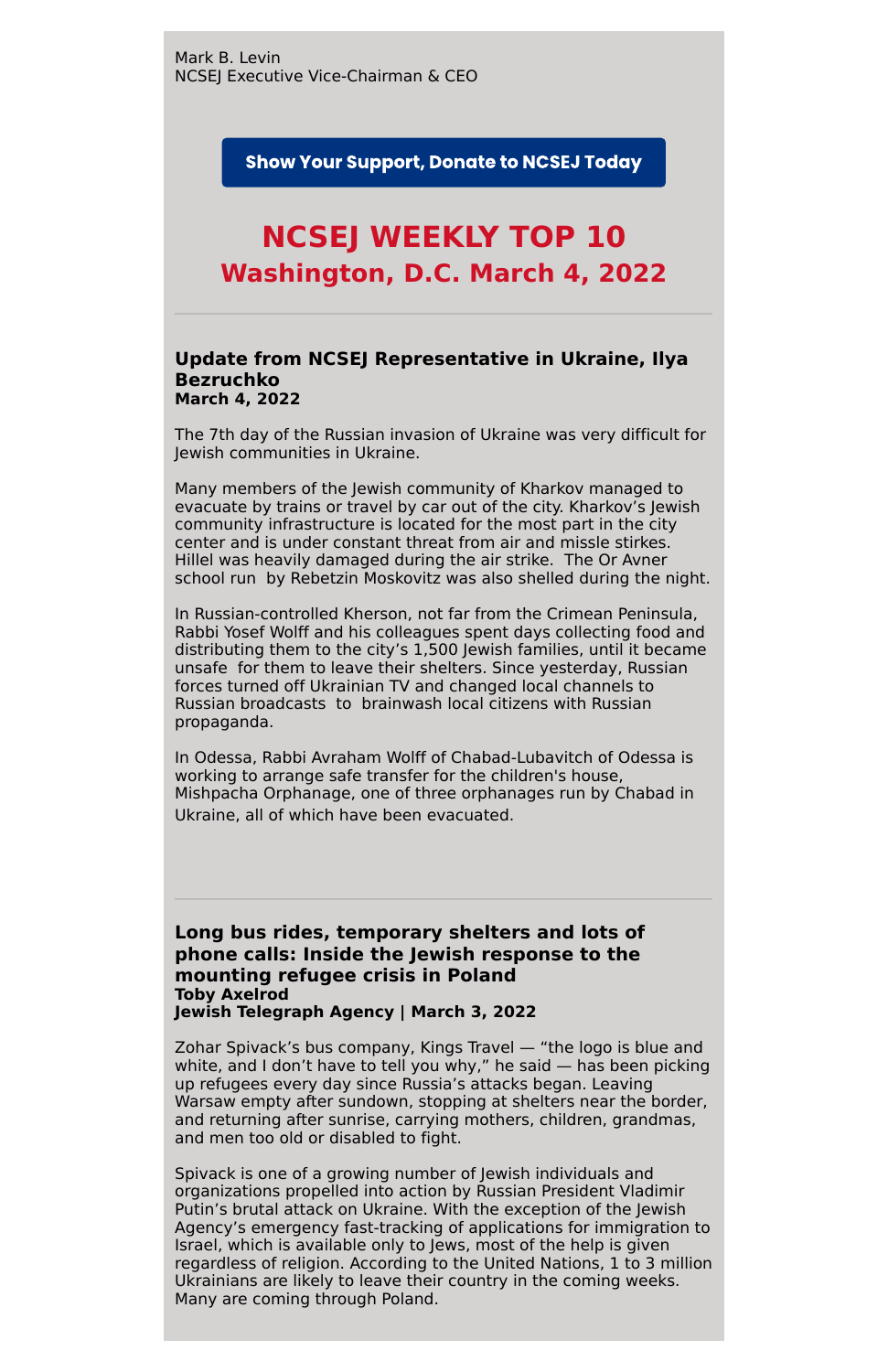The Jewish Agency has doubled down its efforts to bring out Jews who had already started the process of emigration to Israel before the war. Warsaw is one of the hubs where Jews are waiting to fly out; the first Ukrainian immigrants are expected to arrive in Israel on Sunday.

About 300 Ukrainians are expected on three different flights from Warsaw, Moldova and Romania, according to the Jewish Agency. A third of them are orphans who evacuated to Romania under the supervision of Chabad, which ran their Ukrainian orphanage.

#### **Read the Full [Article](https://www.jta.org/2022/03/03/global/long-bus-rides-temporary-shelters-and-lots-of-phone-calls-inside-the-jewish-response-to-the-mounting-refugee-crisis-in-poland) Here**

#### **The Biggest Winner in Ukraine So Far: Turkey's Erdogan Louis Fishman Haaretz | March 2, 2022**

Up to this point, Turkey has managed to maintain good relations with both countries. Erdogan even visited Kyiv just a day after Russia declared the Donbas and Luhansk regions as so-called "people's republics," a day before the Russian invasion, and he was welcomed by Zelenskyy with open arms. Turkey also has supplied Ukraine with Bayraktar surveillance and attack drones which are already in active use against the Russian army.

For now, that balancing act has the implicit OK from the U.S.- European coalition against Putin's war. Turkey is important for the coalition as an interlocutor with Russia, and at the same time, Turkey's engagement in the crisis is the best chance to fix what have been severely strained relations between Turkey, the U.S., and Europe.

Turkey knows that the real value of its relations with Russia is to serve as a pressure point for leverage with the United States. Simply put, Russia can never replace Turkey's economic, social, and cultural ties with the United States and the Europe Union; to claim otherwise would be preposterous.

If a boost in Turkey's global standing through its conduct on Ukraine could entice Erdogan into restoring relations more substantively with the West, it would necessarily have to include an end to his government's widescale clampdowns on civil and political freedoms, and the jailing of those who dare voice dissent outside the narrow parameters his government deems acceptable. Without it, there is a glass ceiling on relations with the U.S. and the EU.

The question Erdogan is juggling is whether loosening his nearauthoritarian grasp on power in Turkey could save his political career – or end it. If he does not make the choice to change, the Turkish electorate might just make that choice for him in next year's elections.

**Read the Full [Article](https://www.haaretz.com/middle-east-news/.premium-the-biggest-winner-in-ukraine-so-far-turkey-s-erdogan-1.10645588?utm_source=App_Share&utm_medium=iOS_Native<s=1646404636017) Here**

**Hundreds of Jews fleeing Ukraine to arrive in Israel next week Judah Ari Gross Times of Israel | March 4, 2022**

Hundreds of Ukrainian Jews fleeing the ongoing war will land in Israel at the beginning of next week, the Jewish Agency for Israel said Wednesday.

The refugees will immigrate to Israel on three separate flights,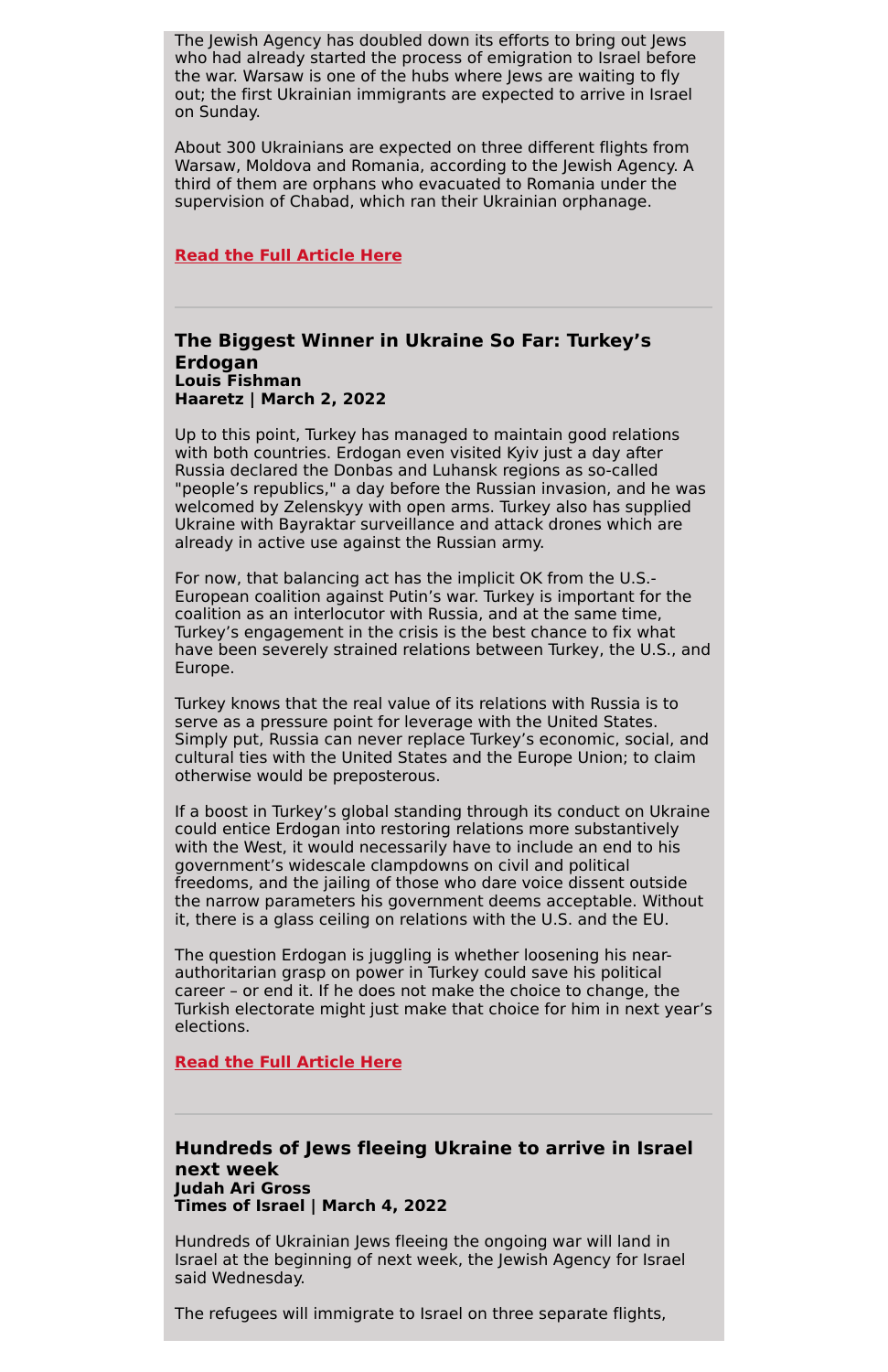leaving from Poland, Moldova and Romania. They will reach Israel on Sunday.

Many thousands of people have already contacted the organization about immigrating to Israel in the past few days amid the Russian invasion of Ukraine, a Jewish Agency official told The Times of Israel on Saturday, asking not to be identified by name.

The Jewish Agency, a semi-governmental body that is responsible for encouraging and overseeing immigration to Israel, has been working to facilitate the expected wave of migration from Ukraine to Israel in light of the Russian offensive, including setting up emergency hotlines to answer questions about the immigration process. Some 200,000 people in Ukraine are eligible to immigrate under Israel's law of return, which requires a person to have at least one Jewish grandparent in order to receive Israeli citizenship.

#### **Read the Full [Article](https://www.timesofisrael.com/hundreds-of-jews-fleeing-ukraine-to-arrive-in-israel-next-week/) Here**

## **Operation "Ukraine Airlift" first shipment loaded and ready for take off! US - Ukraine Foundation | March 2, 2022**

The US-Ukraine Foundation announces today that Operation "Ukraine AirLIFT " has loaded its first shipment of medical supplies. With the generous donations from around the world, the Foundation was able to fund an airplane to get this shipment in the air and on its way to Poland for forward trucking into Ukraine. This first shipment is destined for the Military Hospital in Kyiv.

The Foundation is working with the Afya Foundation. Afya rescues unused medical supplies which would otherwise go into landfills. Since 2008, Afya, has rescued and shipped supplies valued at more than \$39 million to 79 countries.

Thank you to everyone who worked on this, but the job is not over. Now, we need the next shipment, and the next and the next. If you have medical goods to donate, please contact airlift@usukraine.org

**Read the Full [Article](https://usukraine.org/news/spotlight/63415/NjM0MTU=) Here**

#### **In Dnipro, Orthodox father and son soldiers are 'ready to kill Russian soldiers' Dinah Spritzer/ JTA Israel National News| March 4, 2022**

Until just a few months ago, David Cherkaskyi was finishing a degree in cybersecurity, praying at his Chabad synagogue and posting selfies from his travels across the Jewish world.

Now, he's standing by in his hometown of Dnipro, Ukraine, "ready to kill Russian soldiers."

The father and son are part of the Territorial Defense Force, the civilian army that Ukrainian leaders hope will help the military push back against what is proving to be a full-scale air and land Russian attack — including, increasingly, on civilian targets.

It's also significant to the Chabad Orthodox Jewish movement, whose last leader, Rabbi Menachem Mendel Schneerson, was the son of the city's chief rabbi from 1903 to 1939 and spent much of his adolescence in the city. A 22-story Jewish community center, built to resemble a Hanukkah menorah, is a testament to that history.

"Everyone is ready to fight. It doesn't make a difference if you are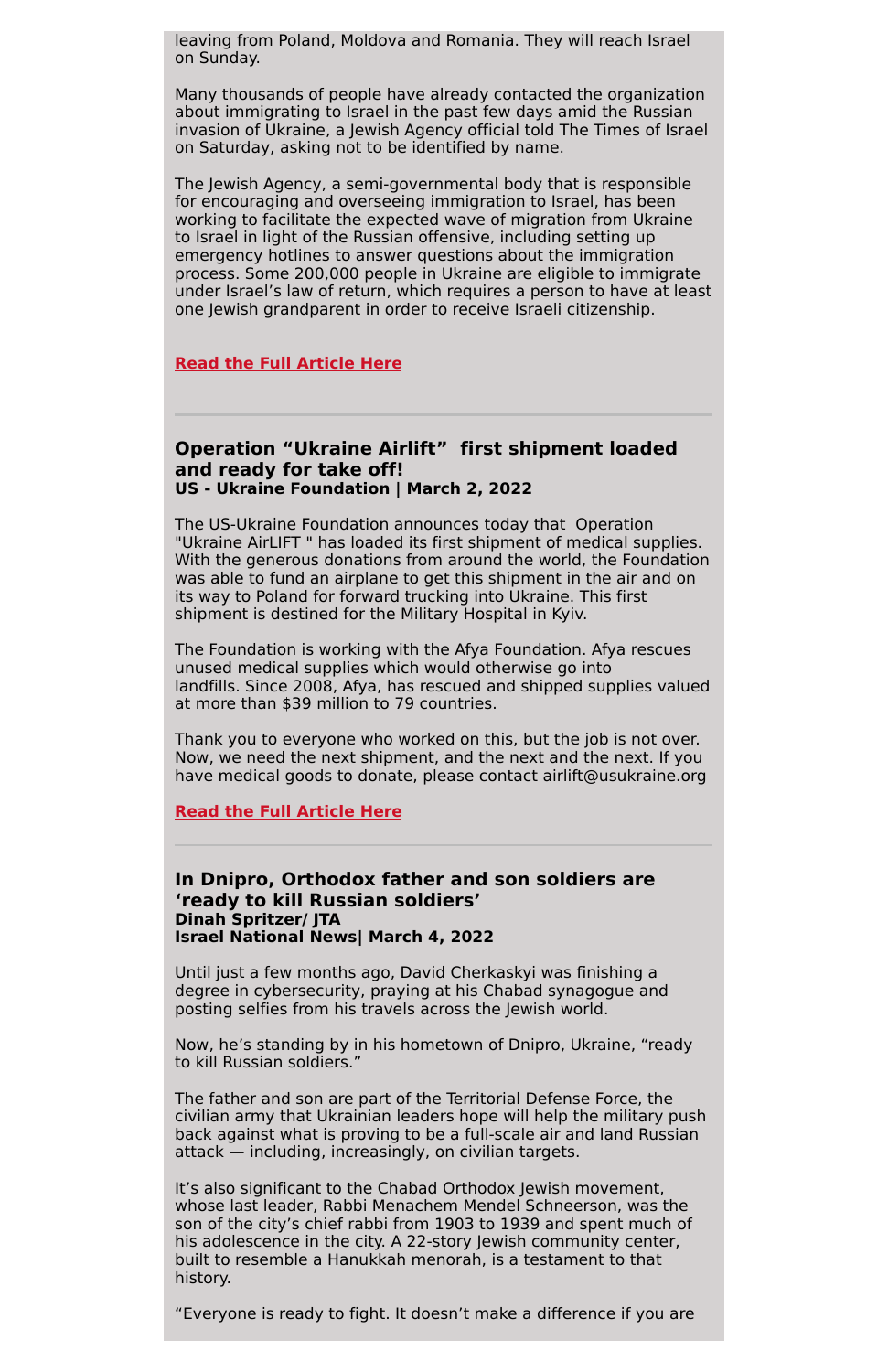Jewish or not — no one is thinking about that," Cherkaskyi said, adding that his Jewish identity didn't cause him problems before the war either.

"Everyone can see me and my dad are Jewish and we all want to defend our country. This idea that Ukrainians are neo-Nazis is made up by Putin," he added, referring to one justification that the Russian president has offered for the unprovoked war.

#### **Read the Full [Article](https://www.israelnationalnews.com/news/323275) Here**

# **Lithuania unleashes unprecedented humanitarian effort to aid Ukraine Linas Jegelevičius Baltic News Network| March 3, 2022**

In an unprecedented humanitarian effort, Lithuania has ferociously sprung to assist a war-ravaged Ukraine – on all possible fronts. The country's government has greenlit 4 million euros in reserve funds to be used to welcome Ukrainians fleeing the invasion. Purportedly, thousands of the Riflemen Union (RU) members have expressed determination to go and fight as part of the Ukrainian troops, as social media was teeming with other profuse individual initiatives aiming to help the Ukrainians.

A total of 3.27 million euros have been allocated to the Ministry of Social Security and Labour, including 151.6 thousand euros for the activities of NGO mobile teams. Also, 1 965.6 thousand euros for catering. Another 880 thousand euros for hygiene and other personal effects and medicines. And 275 thousand euros for the procurement of three-day food rations.

#### **Read the Full [Article](https://bnn-news.com/bnn-analyses-lithuania-unleashes-unprecedented-humanitarian-effort-to-aid-ukraine-232992) Here**

#### **Kazakhstan braces for impact of Russia sanctions regime Almaz Kumenov Eurasianet | March 3, 2022**

With Russia poised to enter a period of economic recession under the weight of punishing international sanctions, neighboring Kazakhstan is scrambling to minimize the fallout.

This week, the government in Nur-Sultan was poised to discuss the drafting an anti-crisis plan to "respond to the likely negative socioeconomic consequences for Kazakhstan arising from the events in

Ukraine."

"The plan is to consider the development of an anti-crisis action plan amid a worsening geopolitical situation and tougher anti-Russian sanctions," the president's spokesman, Berik Uali, wrote ahead of the planned March 3 meeting.

The government's main stated areas of concern are keeping inflation under control, keep the national currency stable, and promoting job creation

**Read the Full [Article](https://eurasianet.org/kazakhstan-braces-for-impact-of-russia-sanctions-regime) Here**

**Russia attempts to contrive appearance of support**